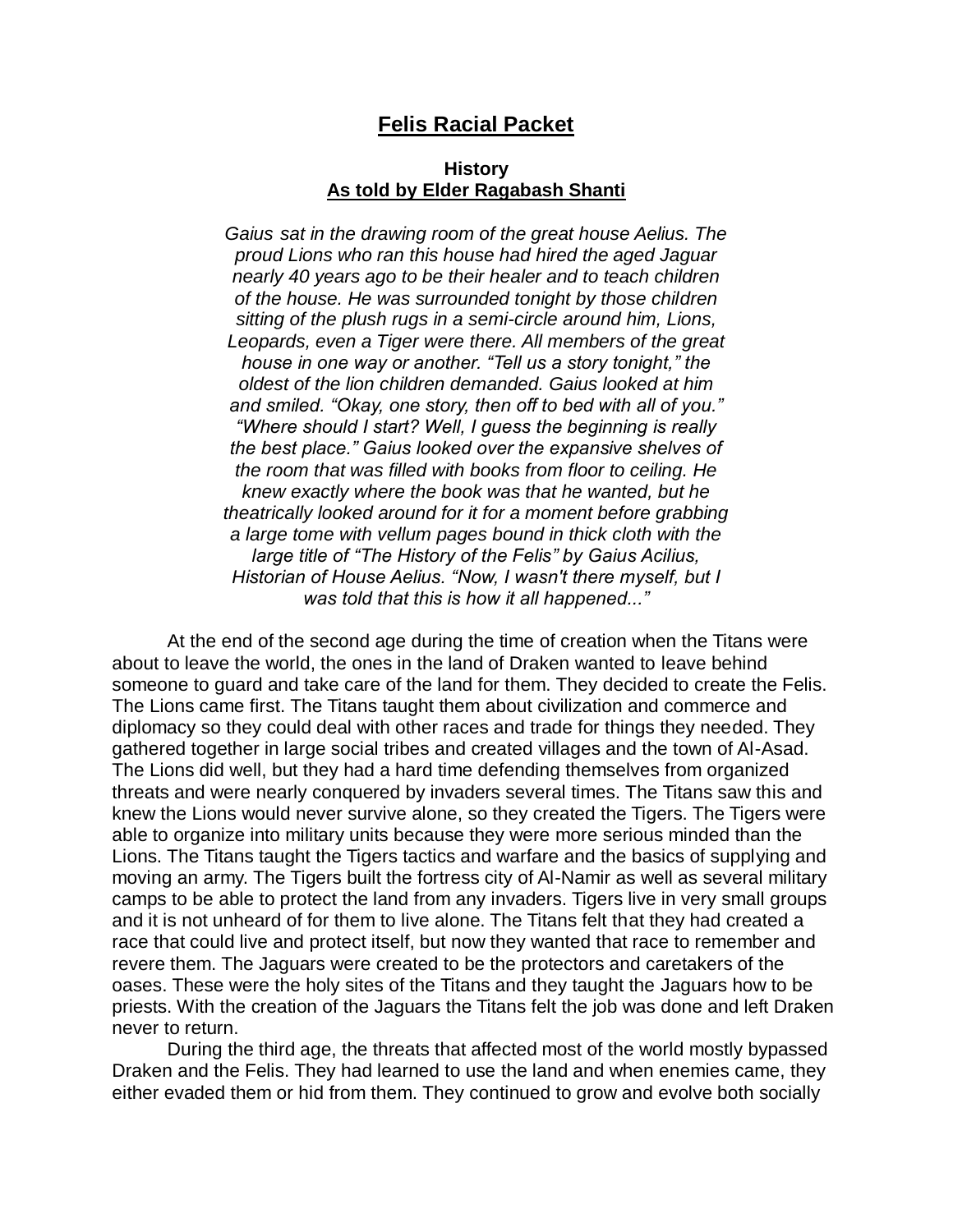and physically until they became the creatures we know today. Once the dragons had been pushed back, the Felis began their return to normalcy, then the barrier broke and the fires came. A massive breach to the plane of fire. At first it was small creatures, hell hounds, some small groups of fire dwarves and such, then elementals began coming out as the rift grew larger, In other places on Draken the barrier between worlds could not hold either. Few places were safe in those days. Finally the ruin of Draken came out of the rift. His name was Pyrodeus and he was an elemental prince of fire. None could stand before him and the land itself was scorched and made barren wherever he passed. With no choice left to them, the Felis retreated to their oases and hid and waited. Generations were born, lived and died in the safety of the oases while Pyrodeus ravaged the land of Draken for nearly 100 years. Some Felis left to join the orders in their battles. Learning from them, they returned home and fought back until finally, the barrier was strengthened enough that Pyrodeus could stay no longer. With the damage done, Pyrodeus returned home. It is our greatest fear that he will return again someday and all fire creatures are to be dealt with cautiously.

Since the Lions, Tigers, and Jaguars came first, they are the great tribes. It was during the third age the lesser and minor tribes would develop. Not all oases escaped untouched, and some of these areas that had been affected by Pyrodeus and his minions had left traces of magic on the land. Tribes that settled in these areas morphed. When they left these oases, they left as the Cheetahs, Leopards, Lynx, and Cougars.

> *Gaius clapped the book shut and pronounced to his audience "and now it is time for bed, go on, off with all of you." The young Felis left the room, leaving Gaius with his thoughts and his book.*

# **Culture As recorded by Trademaster Vashiri Chall**

**Trading** is the primary form of socialization for Felis and nearly all of them engage in it in one form or another. Felis like to take the measure of the man they do business with so to speak, and getting to know the person they do business with is something that is vital to them. They normally sit down over a meal to get to know someone first before any business is discussed. How the meal goes usually dictates how business is conducted, or if it is conducted at all. Traders from the Great Houses typically know each other and are on good terms, and it is not uncommon for a trade discussion to turn into a visit of a few days during which time news is exchanged, and games of strategy are played. Felis may consider it rude to just walk up and buy something, even their markets open with everyone drinking a toast of coffee or tea to having a great day of selling and buying. They do understand other races don't stand on this convention and modify their behavior when dealing with those and typically just conduct minor trades on the spot, with major trades being discussed over a meal.

**Honor** is paramount to Felis, It is so important to them that one who violates honor may have to go before the Ministry of Justice and be sentenced depending on the offense. The Lions have Champions of Honor who fight sentenced individuals to combat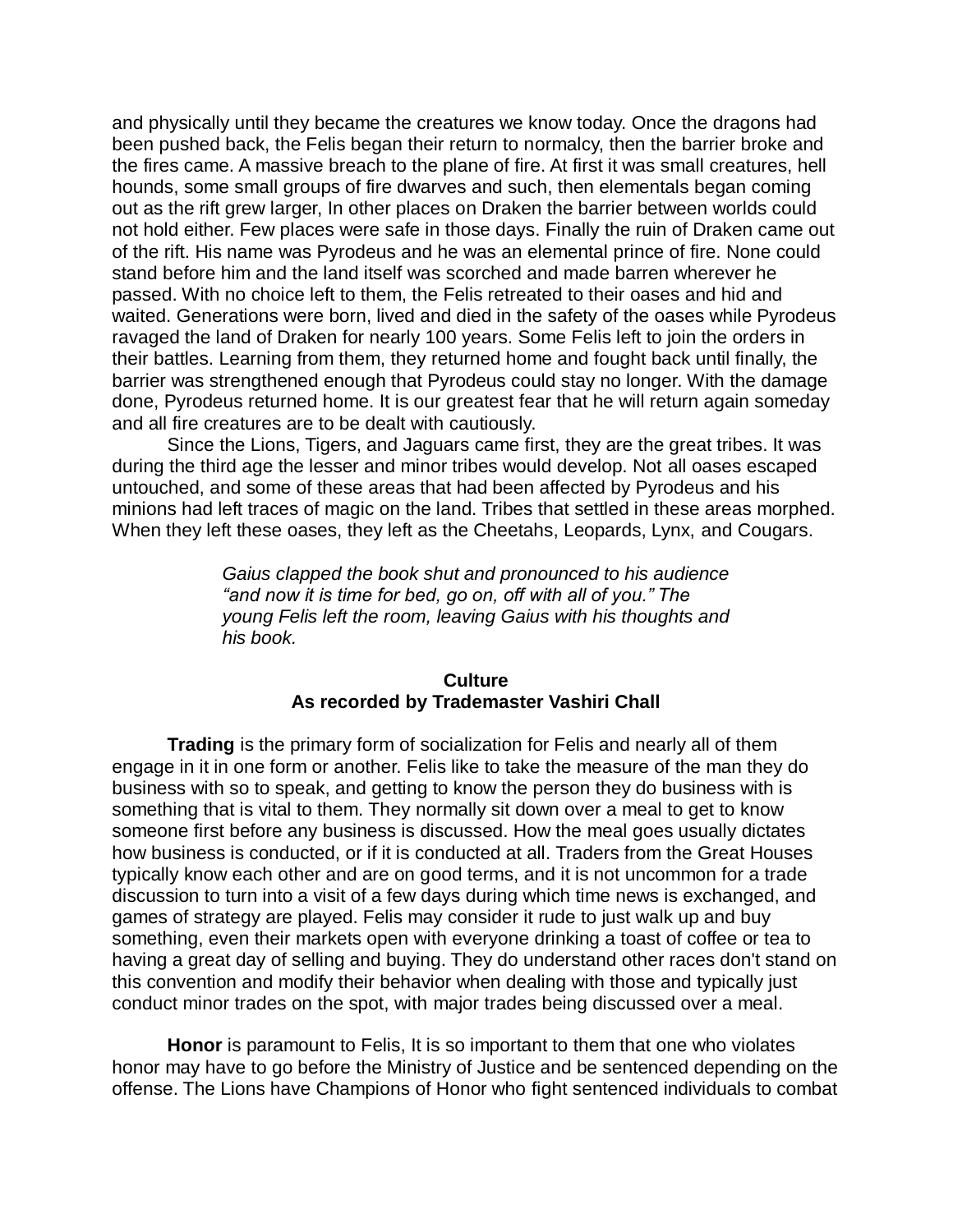to the death in the Coliseum. Lions and Leopards care the most about honor while Tigers seem to care the least about it and Lynx have their own unique code.

> *Lucius the Lion Gladiator stood in the center of the Coliseum. Judgment had been passed on the honorless Tiger and he was here to carry out the sentence. He wore many scars from previous battles, both for fun and in this role as a Champion of Honor. His two-handed great sword was stuck into the ground point first and he leaned on the hilt waiting for the gate on the far side to open. Finally the gate rumbled up and out into the light came the Tiger accused of deserting his unit and breaching honor. Both Felis were dressed the same in a pauldron on the left shoulder, a bracer on their right arm and a greave on their left leg. Lucius raised his sword and snarled, "I'll give you the first ten swings, then after that I will kill you. The first swing was tentative, easily blocked. The next three were better, but the Lion defended those as well. The sixth swing caught Lucius on the shoulder, but not deep. It would be another scar for him there. Three more swings, three more blocks. The Tiger looked extremely nervous, this would be his last swing. The sword swung high, then quickly changed to low and went solidly into Lucius' thigh. The Lion roared in pain. Then he pounced. Literally. Two hundred pounds of Lion went into the air and he landed solidly on his opponent bearing him to the ground and stunning him. Lucius raked with a claw and destroyed the armor on the left side of his opponent. Rising back to his feet, he drove the large sword through the left side of the Tiger and into the ground, pinning him there. The tiger looked up at him and his eyes went glassy and dull as the sentence was finalized. Lucius limped back out of the gate, barely acknowledging the crowd.*

**Homecoming** is a yearly event where all Felis return to their family's home den. The homecoming is so important that there is nearly no reason that Felis will not return. It is during this time of year that deaths are memorialized, births are celebrated and weddings are held. Homecoming typically lasts about two weeks with many parties and feasting occurring during that time as well as just spending some quiet quality time with close family.

**Anatomy** of the Felis is similar to a human, even though they have cat-like features, they are not related to or descended from cats. While this is often a confusion they created as humanoids. Felis usually live to be around 75 years old.

**Great Houses** of the Felis are familial estates that control an area of a 50 or 100 mile radius. Lions, Tigers, Jaguars, Cheetahs, and Leopards all have Great Houses. There are none for the Lynx or Cougars just due to basic differences in philosophy. There are a great many smaller ones with there being a few that are truly impressive.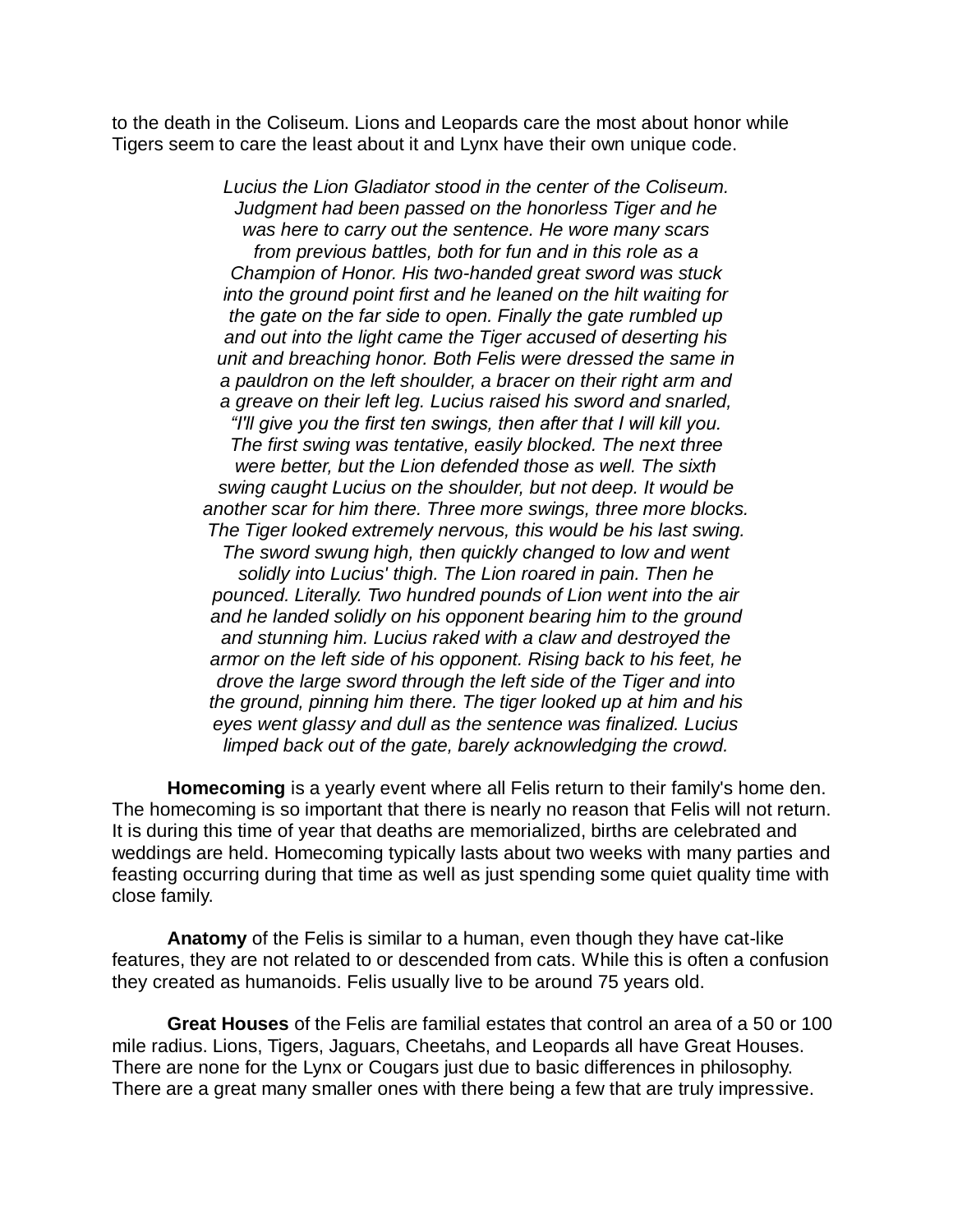Roles of members of a Great House include The Master/Mistress of the House, typically a patriarchal society, it is not unheard of for a House to have a female at the head. The larger ones typically do better with a matriarchal leader than the smaller ones do, this is the only role in the house which is a hereditary one, the other roles are all hired employees, but they are allowed an apartment where they stay with their families and are basically treated as members of the family of the Master of the House. House Healer/Teacher/Priest/Lawyer, although they fill all these roles, they are usually simply referred to as the House Healer. This is typically a Jaguar who serves the leader of the House and lives there with his/her family. House Mage is usually a Leopard, except in Jaguar houses where they are rarely found. House Champion is a role Lions usually serve in while Tigers will serve as the Captain of the House Guard. Cheetahs will generally fill the role of Chief of Transport for a House. The last two roles are the most influential. The Voice is always of the same kind of Felis as the Master of the House and many times is related to the Master of the House. The Voice is the House diplomat and from these are the ones chosen to serve in The Forum which is why they must be the same kind of Felis as the Master of the House. The final role is that of House Trader. This is usually a Lynx. The entire purpose of the Great Houses is trade. They were established to provide stability for the regions they control, and they found that controlling trade was the best way to do that. The House Trader is responsible for all trades and it is his/her job to ensure all rules are followed. The trader is responsible for filing grievances when a trade rule is broken which can lead to a house losing its contract. When a house loses its contract, it can conduct no trades until it gets a new one and some houses do not survive this. Finally, the Trader is generally the one who is responsible for what kind of relationship a House has with another House.

# **The Great Tribes**

### **Lions**

*Danette moved carefully around the House. She checked and double checked the goods that had been gathered, she made sure the Cheetahs and their animals had comfortable places to rest and plenty to eat before they began their journey. There had been losses on the convoys lately, and although they were minor, her father had decided he would send her along on this trip to look after their interests. She had only made the journey to the Oasis the year before and this was her first true adult task. She was determined not to disappoint her father. These Cheetahs seemed flighty to her and she felt that it was likely just their indifference that had cost them their due profit. They had claimed that the desert was just harsh and losses were just a part of doing business. She didn't believe that, but she still began sharpening the blade of her halberd...just in case.*

Lions founded the city of Al-asad. They have large families and live in houses called dens in as much comfort as they can. They sit at the top of the government in the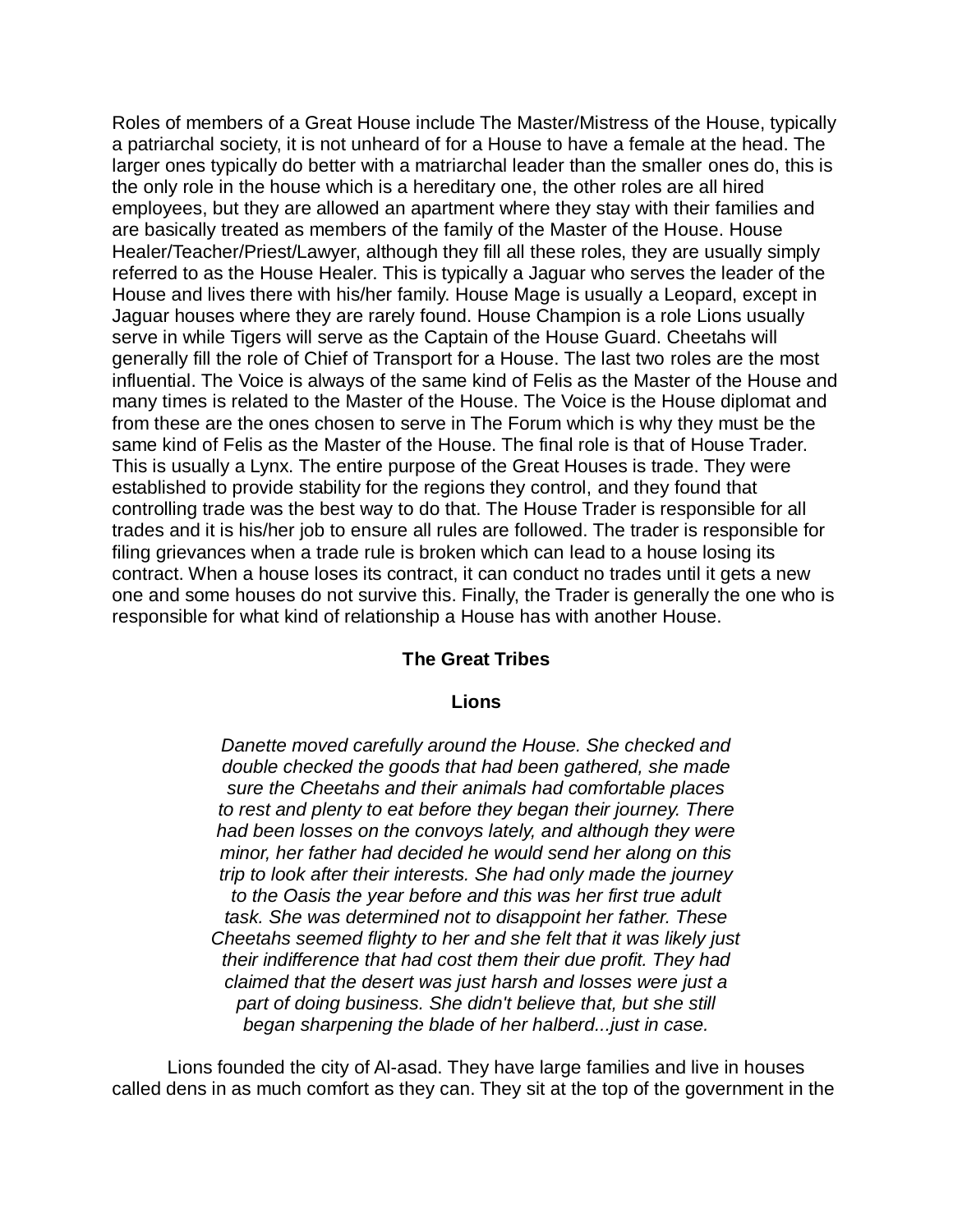role of Speaker of the Forum, a role that only votes to break ties, but decides which items are voted on and when votes are taken. They run the Ministry of Trade and grant merchant houses contracts that allow them to conduct business. A house without a contract doesn't survive long. The Lions are the great builders of society and have made some architectural marvels such as their coliseum where they hold games of speed and strength for entertainment as well as gladiatorial fights that are almost never to the death. They have a high sense of nobility and honor. Many Lion adventurers choose Gladiator as a class, but they do equally well in others.

#### **Tigers**

*Alerion looked down at the valley below. He feared and hated the fiery creatures he saw. Fire elementals. There were five of them. His platoon had received a report on them and were told to verify and if needed, destroy them. They outnumbered the elementals four to one, even so, Alerion hoped they had brought enough. He had spent some time with an order called the Guardians of the Essence and had learned a few tricks from them. He would need all of those today. He gave the order and the platoon charged down the hill, their enemies turned and threw fire. His group took several hits, some of them massive, dropping the Tigers that were hit immediately. Alerion reached bottom of the hill and swung on the first one drawing on his power to return it to its home plane. That was one down, four to go and there was no telling which side would win.*

Tigers built the fortress of Al-Namir. Tigers live either in pairs or very small families. Their houses resemble military barracks where they have bachelors dens and family dens. They are responsible for the defense of the land and its people. Tigers live for duty and don't focus on comfort as much as Lions do. To a Tiger, honor means doing your duty and winning wars to protect others. They have two voting members that serve in the forum and they lead the War Ministry. Tigers truly enjoy the adventuring life. They do not have the homecoming instinct as strongly as other Felis do and have been known to miss it due to an assignment, being on an adventure or being on a battlefield. Because they protect others so much, many Tigers decide to become Champions and Paladins.

#### **Jaguars**

*What does it mean to get the call? To be chosen to protect and guard. To keep the greatest secret any Felis could ever be trusted with? Such is my life My name is Theodore Gaudalace and I am the guardian of an Oasis, the holiest of places to the Felis. I am the only one who knows where this place is and how to find it, I just feel it. My connection to this place is such that I can tell what it needs and how to tend to it, even before it is*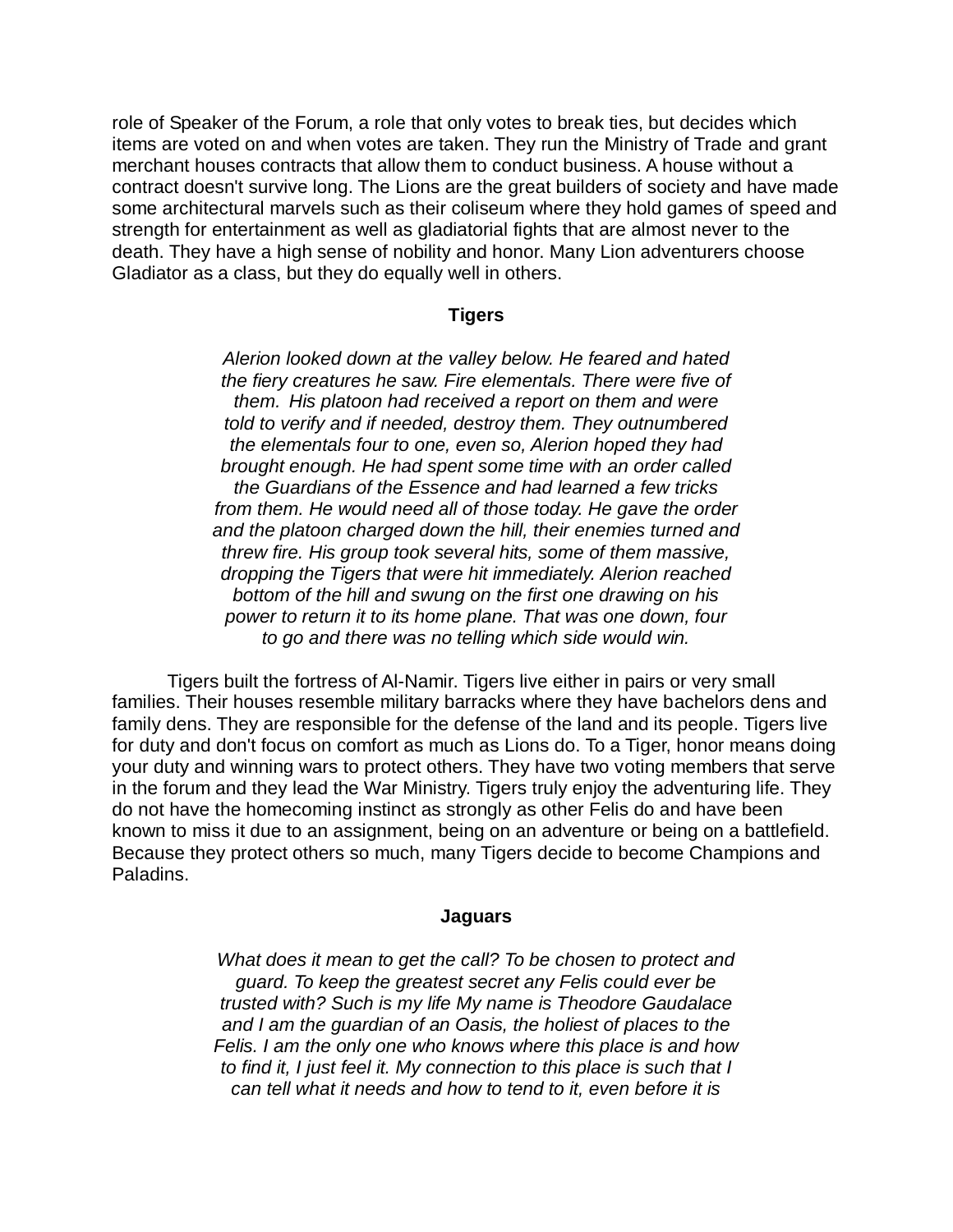*apparent. I leave this place but once a year, and that is to guide young Felis who must make their pilgrimage of adulthood. To be a keeper of an Oasis is the ultimate honor for a Jaguar, and I will be worthy of that honor.*

Jaguars built the city of Al-Amriki which features the Temple to the Titans as the centerpiece of it. A large oasis sits inside the temple. This is the only oasis that the location of it is known. The rest of the oases are hidden holy sites that each has only a single Jaguar that knows the location of. When some Jaguars get to the age of about 50, they get "the call." When this happens, they suddenly instinctively know the direction of an oasis, much like a Caller knows the direction of true north. They travel there immediately and arrive within a few hours to a few days of the current guardians death. The end of their life is spent training their replacement. All Felis are required to make a pilgrimage to a secret oasis before they can be considered an adult. Without the Jaguars this would be near impossible. A hidden oasis cannot be spotted from the air and is easily bypassed from a distance of just a few feet away. Tracking also cannot easily find a hidden oasis. The Jaguars have two voting members in the forum and lead the Ministry of Justice. Jaguars have written nearly all of the laws of Felis society. Jaguars who do not get "the call," typically serve as Priests, Judges, or Barristers. They live in small family dens that are comfortable, but not lavish. Their task of tending the oases and being Priest to the people is the reason many Jaguars become Callers, Guardians, and Healers.

# **The Lesser Tribes**

#### **Cheetahs**

*Renpau slashed viciously at the giant scorpion. First had come the sandstorm, and then before the dust could settle, the giant scorpions had rushed forward. Cratano had been stung, but he seemed to be fighting through the poison. Resistance to poison was one of the gifts of the titans to the Felis and it came in handy out here in the desert where everything seemed to be venomous. Another quick slash removed the creatures claw and just as he was going for the kill, Renpau heard the scream of a pack camel behind him. It had been stung and it's belly had been sliced open by the claws of the scorpion that was on it. The camel's guts fell out all over the desert sand as it fell over. More caravan guards jumped on that one finishing it. The battle was over, but the Cheetah new that the Lion girl who joined them was unhappy with the result. The loss of the camel meant the goods it carried were lost too as everything was loaded to its limit. She looked at Renpau and said, "I guess on top of losing these goods, now you are going to tell me that the sandstorm covered everything and we are now*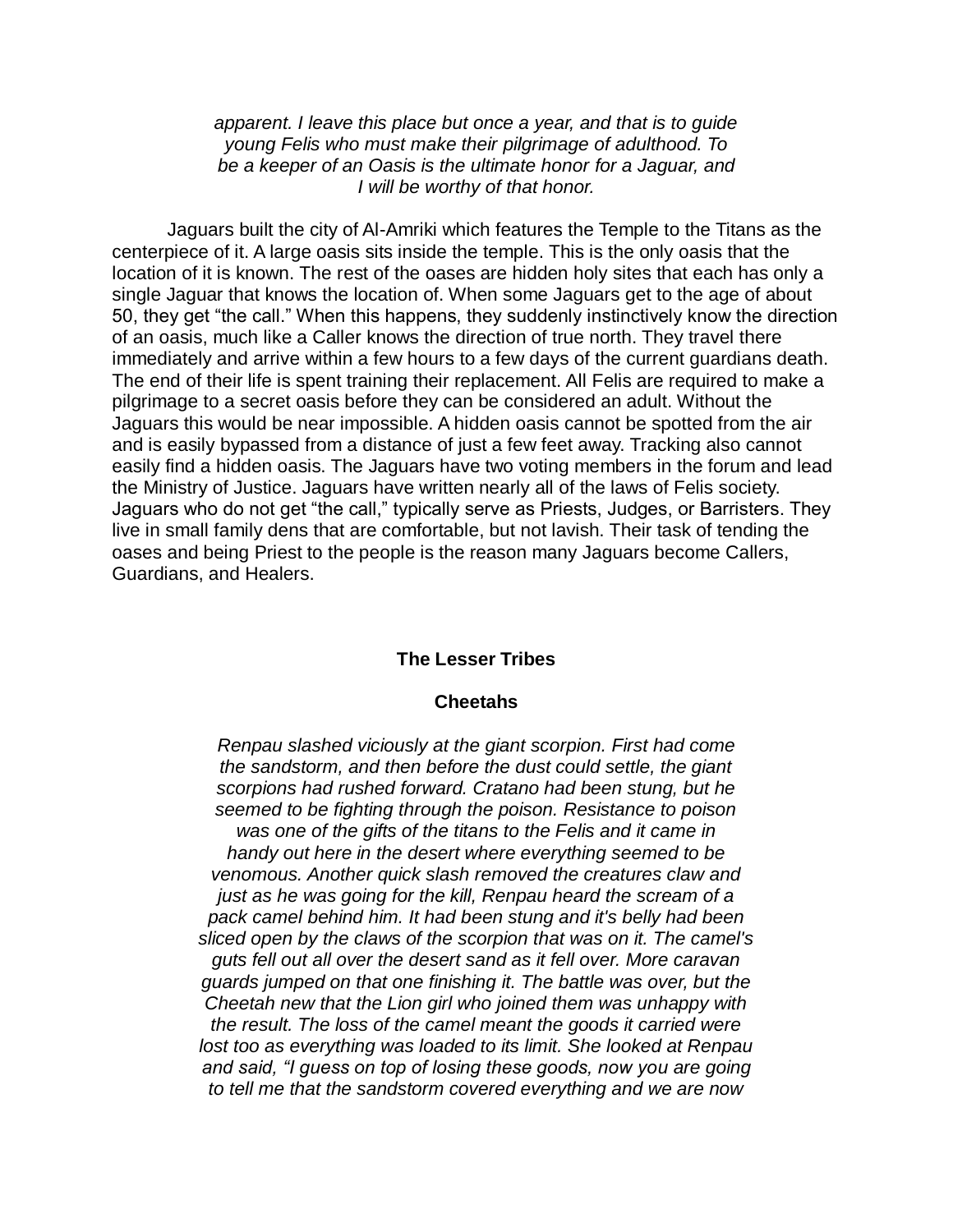### *lost." Renpau looked at the ground and smiled, "No, no we're not."*

Cheetahs appeared during the  $3<sup>rd</sup>$  age. They are descendants of the Jaguars yet for some reason they changed and became different. Cheetahs are extremely nomadic and have put this to a great advantage. Cheetahs run the caravans for the Felis. While each of the great tribes have many large merchant houses that trade goods, none of those goods move without the Cheetahs. Many Cheetahs have a sense of Geography and tracking that borders on supernatural and areas of sand that look flat and indistinct to you or I, look like a major road leading into the gates of a city to them. Cheetahs have two voting members in the Forum and control the Ministry of Transportation. While they have never built any large settlements they do have many nomadic villages and have become excellent road builders. Nearly all the roads across Draken were built by the Cheetahs. Cheetahs are excellent archers and many who become adventurers choose the path of a Ranger.

#### **Leopards**

*Mariposa stood at the top of a mound of sand. There was desert all around her and this piece looked as unremarkable as any other. It wasn't of course, she could feel the power that coursed through this area. Ancient power that only a few knew how to feel. She had finished her apprenticeship almost twenty years ago and now finding these spots was what she did. The House that employed her was fairly significant in status and she was glad she worked for them. Even though it couldn't be seen, there was a door here, it just needed to be opened and then their goods could be moved throughout the world.The Felis needed to sell goods to other races, simply trading back and forth among the Felis never resulted in any real profit. She checked her components and sat down. She began to feed energy into the convergence of ley lines and watched the components wear away before her eyes. A brilliant flash and the doorway opened, the convoy started moving immediately, they knew she could only hold it open for so long.*

Leopards also descended from the Jaguars during the  $3<sup>rd</sup>$  age. Leopards typically live in larger settlements with most of them living in the city of Al-Asad and some in Al-Namir. They have a natural affinity for evocation and that caused problems between them and the Jaguars until there was finally bloodshed. The Leopards were defeated and pushed out of Al-Amriki during the Oasis War. This is the only recorded major conflict between Felis in their history. The Leopards built the Mages Tower in Al-Asad, the only non-Lion structure in that city. Leopards found their niche in the trade of goods when they learned they could locate portals and open them. Anytime goods or people are moved off of Draken, portals are the preferred method. Docks do exist, but they are so other races can come and trade with them. The Felis don't have a navy or many merchant ships. Leopard families are similar to Lion families as they try hard to live lives similar to the Lions. The Leopards have two voting members in the Forum and control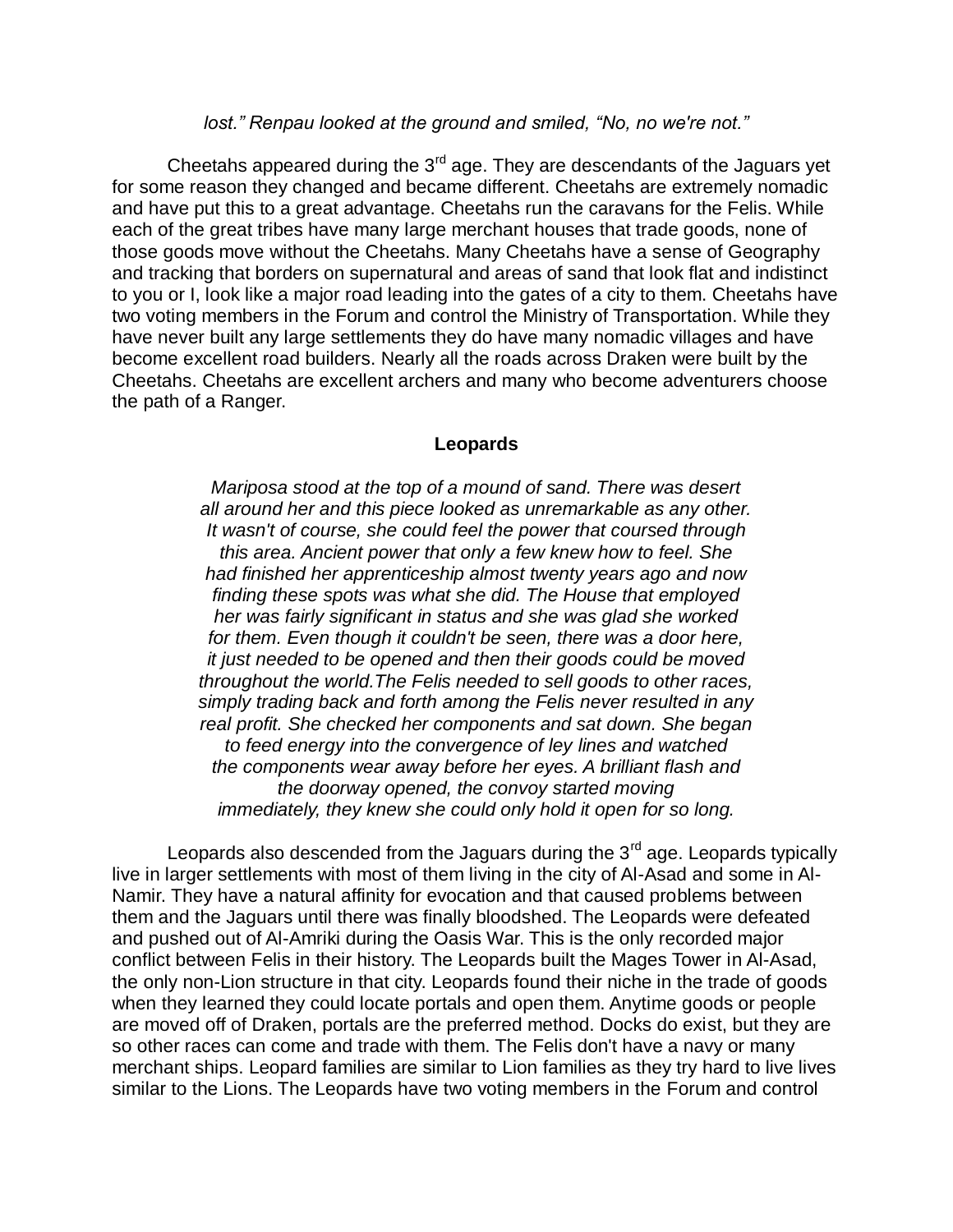the Ministry of Magic. Leopards have spent a lot of time around Lions and have picked up use of two-handed weapons from them, therefore, many of them are Spellblades or Evokers.

### **The Minor Tribes**

#### **Lynx**

*Gordon looked at the board, the small white and black discs were mostly black, not a good thing when you were playing white. "C'mon Gordo, this game is dragging on interminably," Henry said. The two Lynx had indeed been at the board most of the day, playing while they traded news back and forth and drank coffee. Henry refilled his pipe, he'd done so many times today, the advantage of being the one receiving the House's hospitality. The fact was it was a necessary evil. Henry had a large caravan outside and Gordon knew that the only reason it kept coming here to trade was because they kept him happy. It wouldn't be such a big deal, but the damnable Lynx always managed somehow to come up with the most interesting things to trade. Henry's House was located in the city of Al-Asad and they had access to a better selection of goods, but House Mara was located at a crossroads and many items never made it to Al-Asad without stopping there first. Each side had strengths and weakness that would be used and exploited, and both sides knew it. At the end of the day, a deal that was mostly fair would be reached, unless one side had something so priceless it would tip the scales heavily in their favor. Henry had traveled here to trade goods and receive their hospitality and next month it would be Gordon's turn to travel and visit. Gordon thought about next month when as guest he would demand chess be played and he would remember to pack his largest pipe.*

Lynx are the fewest in number of the Felis and typically the smallest of them. They are descended from Tigers and appeared in the  $3<sup>rd</sup>$  age after the Cheetahs and Leopards. There is a story about a man who conducts a trade with a Lynx. At the end of the trade, the Lynx has all the goods and all the money and the man feels lucky to still have his shirt as he walks away. This is a reputation that the Lynx have worked hard to develop. Lynx have a strange sense of honor when it comes to trading. They tend to be fair when dealing with someone who is not a highly skilled trader, but if they are facing an equal it is anything goes and the winner counts it as highly as an honor combat kill. Lynx are the trade brokers for the houses. They are almost always the reason that a contract get revoked due to dishonest dealing although this is extremely rare as houses tend to fire them and have been known to make them disappear. Lynx families usually are housed by their employers and are small in size. The Lynx have one voting member in the Forum. Lynx adventurers tend to be commoners or tricksters.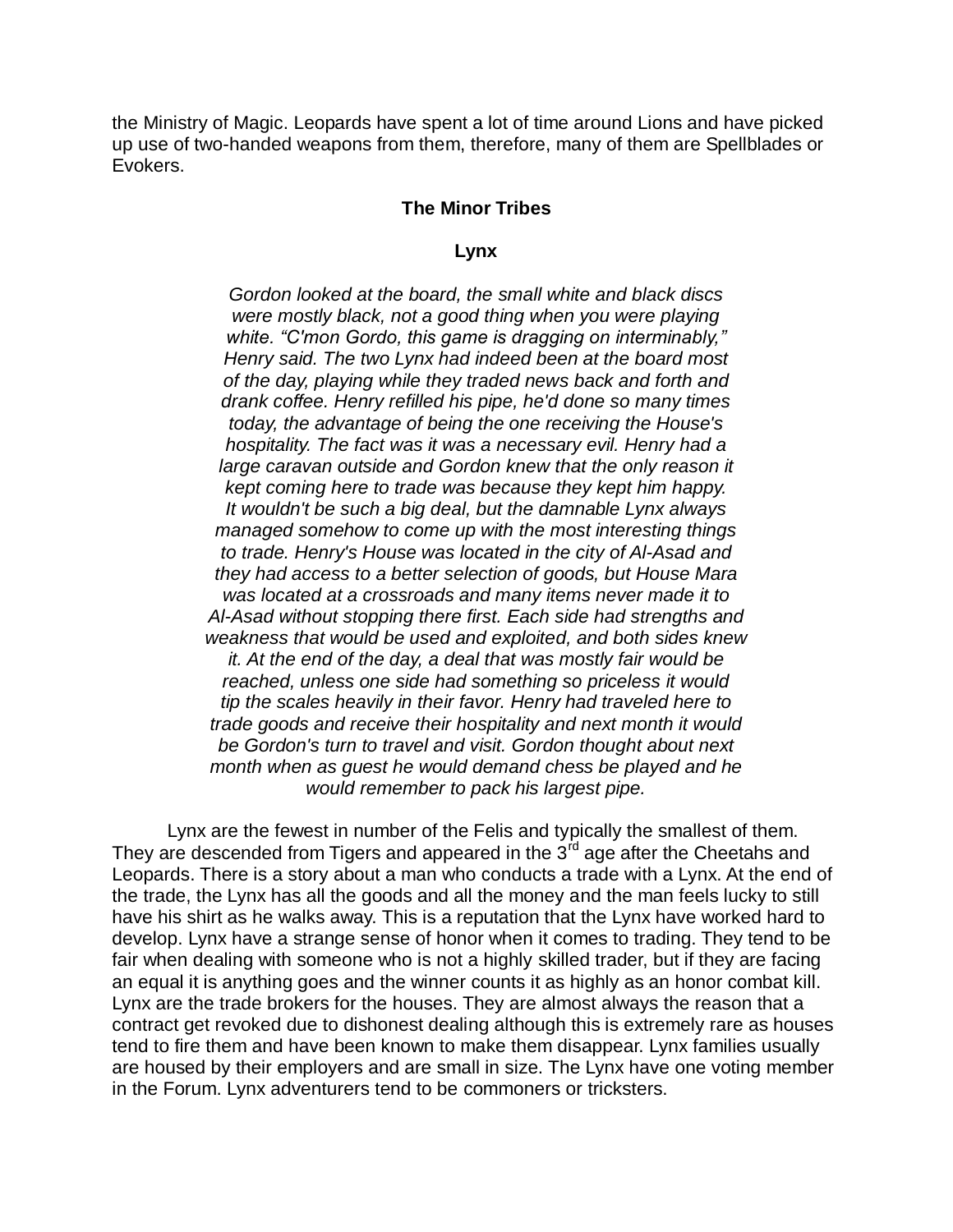### **Cougars**

*Rani sat on the hillside, her flock of goats nearby. She worked on dress made from the hair of the goats she tended and she let herself dream, for just a moment, that she was going to one of the large social affairs held in the big cities. Across the way, down closer to the valley, she could see Toren. He kept dipping a pan in the river and washing the sand at the bottom of it. His family had the crazy idea that they could find valuable things in the river. Pickings for a mate were slim in their tiny village and Toren was really the only suitable boy close to her age. Rani figured she would likely marry him someday and tried to determine how much work would be needed fixing him up to be a proper mate. She always had the option to travel to another village or even one of the great cities in the desert to find a suitable mate, but that seemed just as much work as changing Toren. She looked up and noticed a couple of her goats had started to stray, she sighed and went to go turn the back.*

Cougars also appeared during the  $3<sup>rd</sup>$  age and are descended from Lions. No one is exactly sure when they came along as they tend to live in the mountains of Draken. Cougars are probably the most different from the other Felis, but if it wasn't for them, the Felis would have a much harder life than they do. Cougars have discovered and domesticated sheep and goats in the mountains from which they get milk, meat, hair, and wool. They have learned how to cut and preserve ice in the winter to sell to those in the desert during the summer, and some have even been rumored to try their hand at mining. The amount of goods that Cougars produce for the Felis is staggering. Having them as a resource gives the other Felis tribes more leverage when trading with outsiders as there is less reliance on outside goods. Cougars also control the mountain passes and charge tolls for their use as well as hire out as guides to lead caravans through the mountains when necessary. They live in Alpine villages and have large families to be able to share all the work they must do each day. Cougars have one voting member in the Forum. Cougar adventurers typically are Commoners or Rangers.

#### **Desert Walkers**

*Renpau shielded his eyes from the sun and scanned the horizon. He always got nervous when the caravan was stopped, but for now, they weren't moving. They didn't dare. The Southern Desert was ahead of them, and you just didn't go in there, not without permission and not without an escort. Arrangements had been made, and they would be here, just in their own sweet time. You didn't rush the golden skinned ones, that was just how it was. After what seemed like an eternity an object appeared on the horizon. The sun reflected off it furiously, and that was a good thing. Anything other than a glass ship would've been trouble, but no*